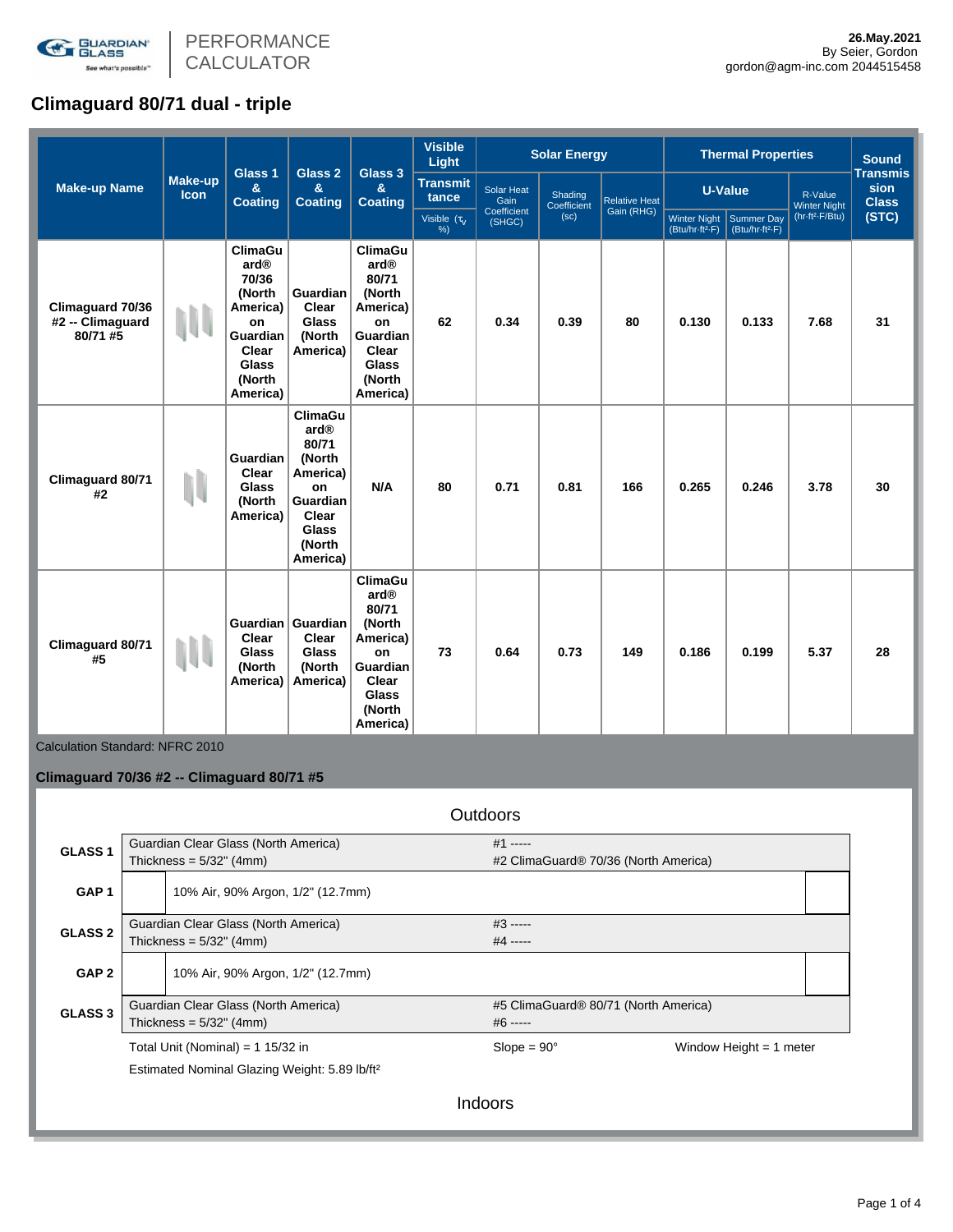

## **Climaguard 80/71 #2**

|                                 |  | Outdoors                             |                                      |                           |  |  |  |
|---------------------------------|--|--------------------------------------|--------------------------------------|---------------------------|--|--|--|
| GLASS <sub>1</sub>              |  | Guardian Clear Glass (North America) | $#1$ -----                           |                           |  |  |  |
|                                 |  | Thickness = $1/8$ " (3mm)            | $#2$ -----                           |                           |  |  |  |
| GAP <sub>1</sub>                |  | 10% Air, 90% Argon, 1/2" (12.7mm)    |                                      |                           |  |  |  |
| <b>GLASS 2</b>                  |  | Guardian Clear Glass (North America) | #3 ClimaGuard® 80/71 (North America) |                           |  |  |  |
|                                 |  | Thickness = $1/8$ " (3mm)            | $#4$ -----                           |                           |  |  |  |
| Total Unit (Nominal) = $3/4$ in |  |                                      | $Slope = 90^\circ$                   | Window Height $= 1$ meter |  |  |  |

Estimated Nominal Glazing Weight: 3.04 lb/ft²

## Indoors

### **Climaguard 80/71 #5**

|                    |                                           |                                                           | Outdoors |                                                  |                           |  |  |
|--------------------|-------------------------------------------|-----------------------------------------------------------|----------|--------------------------------------------------|---------------------------|--|--|
| GLASS <sub>1</sub> | Guardian Clear Glass (North America)      |                                                           |          | $#1$ -----                                       |                           |  |  |
|                    | Thickness = $1/8$ " (3mm)                 |                                                           |          | $#2$ -----                                       |                           |  |  |
| GAP <sub>1</sub>   |                                           | 10% Air, 90% Argon, 1/2" (12.7mm)                         |          |                                                  |                           |  |  |
|                    | Guardian Clear Glass (North America)      |                                                           |          | #3 -----                                         |                           |  |  |
| <b>GLASS 2</b>     | Thickness = $1/8$ " (3mm)                 |                                                           | #4 ----- |                                                  |                           |  |  |
| GAP <sub>2</sub>   |                                           | 10% Air, 90% Argon, 1/2" (12.7mm)                         |          |                                                  |                           |  |  |
| <b>GLASS 3</b>     | Guardian Clear Glass (North America)      |                                                           |          | #5 ClimaGuard <sup>®</sup> 80/71 (North America) |                           |  |  |
|                    | Thickness = $1/8$ " (3mm)                 |                                                           |          | #6 -----                                         |                           |  |  |
|                    | Total Unit (Nominal) = $1 \frac{3}{8}$ in |                                                           |          | $Slope = 90^\circ$                               | Window Height $= 1$ meter |  |  |
|                    |                                           | Estimated Nominal Glazing Weight: 4.56 lb/ft <sup>2</sup> |          |                                                  |                           |  |  |
|                    |                                           |                                                           | Indoors  |                                                  |                           |  |  |

#### **Important Notes**

Calculations and terms in this report are based on NFRC 2010. The performance values shown above represent nominal values for the center of glass with no spacer system or framing.

#### **Laminated products:**

The Performance Calculator allows the user to model a wide variety of laminated glass makeups using different float glass substrates, coatings and interlayer material, including those makeups where the coating faces the interlayer. It is the user's responsibility to assess whether the laminated glass makeup meets relevant regional standards and complies with applicable laminated glass safety regulations.

In addition, when the laminated glass makeup includes a coating facing the interlayer material, there may be a loss of thermal insulation performance and a color change compared to non-embedded coated class.

#### **Non-specular products (translucent or diffuse):**

The performance measurement for non-specular (translucent or diffuse) materials such as translucent interlayers or acid etched glass surface, or surface with ceramic frit is limited by the current experimental technologies. Since measurements capture physically only a part of the resulting radiation, calculated performance results provided herein and based on such measurements are not compliant with any standard (including EN 410) and may only be used as a general reference. Actual values may vary significantly based upon exact fabrication process, as well as type, thickness and color of used non-specular material.

Please note that the Thermal Stress Guideline is only a general guide to the thermal safety of a glazing, and it is not a replacement for detailed thermal stress analysis.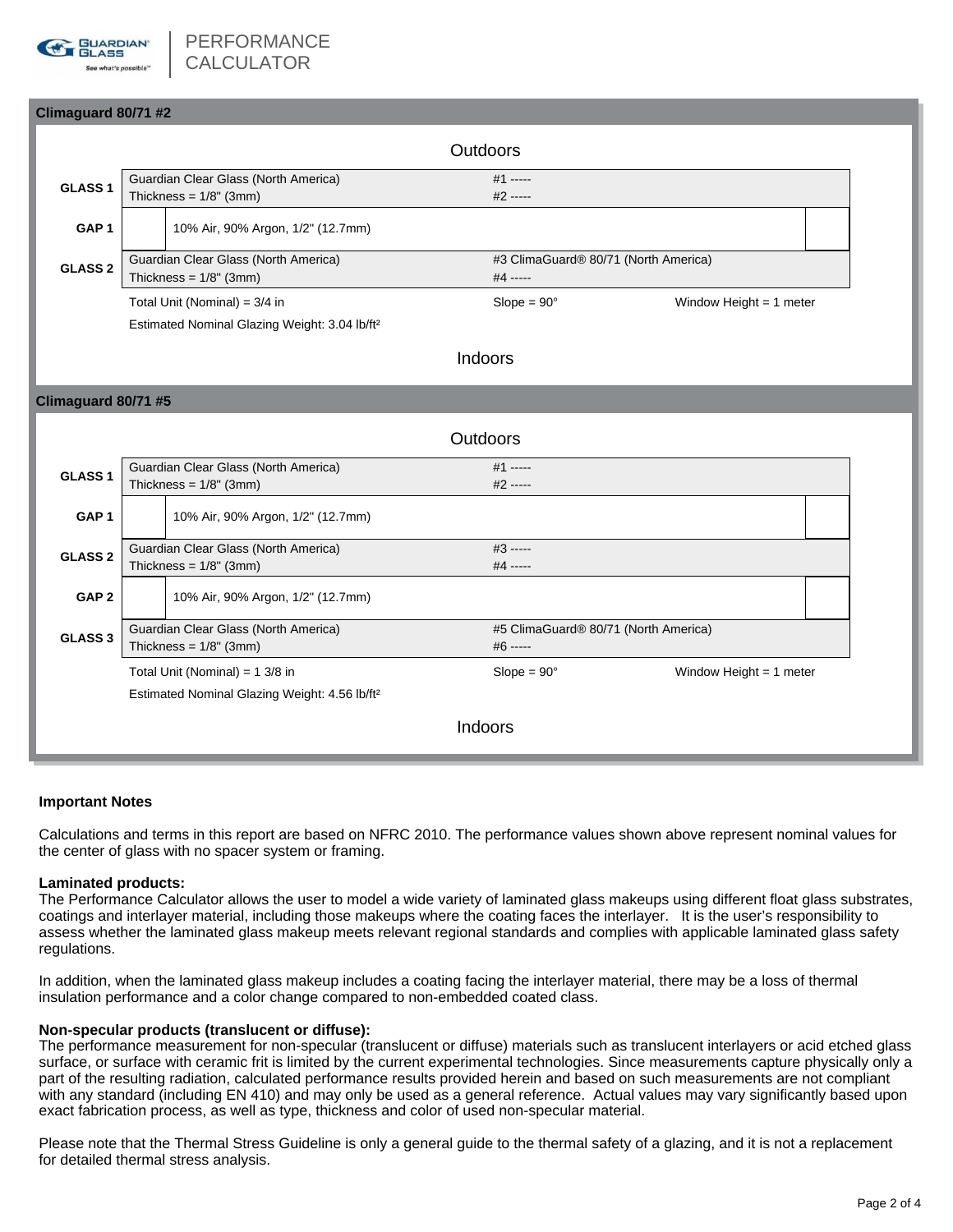

#### **Explanation of Terms**

- **Visible Light Transmittance (Tv, %)** is the percentage of incident light in the wavelength range of 380 nm to 780 nm that is transmitted by the glass.
- **Ultraviolet (UV) Transmittance (Tuv, %)** is the percentage of the incident solar radiation transmitted by the glazing in the 300 nm to 380 nm range.
- **Solar Energy Direct Transmittance (Te, %)** is the percentage of incident solar energy in the wavelength range of 300 nm to 2500 nm that is directly transmitted by the glass.
- **Visible Light Reflectance Outdoors/Indoor (Rv out/in, %)** is the percentage of incident visible light directly reflected by the glass.
- **Solar Direct Reflectance Outdoors/Indoors (Re out/in, %)** is the percentage of incident solar energy directly reflected by the glass.
- **Solar Energy Absorptance (Ae, %)** is the percentage of the sun's energy that is absorbed by glass.
- **U-Value** is the glazing parameter that characterizes the heat transfer through the central part of the glazing, i.e. without edge effects, and expresses the steady-state density of heat transfer rate per temperature difference between the environmental temperatures on each side. US Standard units are Btu/hr·ft²·F and SI / Metric units are W/m2 K.
- **Relative Heat Gain (RHG)** is the total net heat gain to the indoors due to both the air-to-air thermal conductance and the solar heat gain. US Standard units are Btu/hr.ft² and SI / Metric units are W/m².
- **Shading Coefficient (sc)** is Solar Factor divided by 0.87. It is a measure of the solar heat gain referenced to 3 mm clear glass which has the designated value of 1.00.
- **Solar Heat Gain Coefficient (SHGC)** is the sum of the solar direct transmittance and the secondary heat transfer factor of the glazing towards the inside, the latter resulting from heat transfer by convection and longwave IR-radiation of that part of the incident solar radiation which has been absorbed by the glazing.

**Light-to-Solar Gain (LSG)** is the ratio of visible light gain to solar gain. LSG = (Visible Transmittance) / (SHGC)

- Color Rendering Index in transmission, D65 (R<sub>a</sub>) is the change in color of an object as a result of the light being transmitted by the glass.
- **Weighted Sound Reduction Index (Rw)** is a single-number quantity which characterizes the airborne sound insulation of a material or building element over a range of frequencies.
- **Sound Transmission Class (STC)** is a single-number quantity which characterizes the airborne sound insulation of a material or building element over a range of frequencies.

#### **Disclaimer**

This performance analysis is provided for the limited purpose of assisting the user in evaluating the performance of the glass products identified on this report.

Spectral data for products manufactured by Guardian reflect nominal values derived from typical production samples or CE Initial Type Testing and subject to variations due to manufacturing and calculation tolerances. Spectral data for products not manufactured by Guardian were derived from the LBNL International Glazing Database and have not been independently verified by Guardian. Guardian recommends a full-size mock-up be approved.

The values provided herein are generated according to established engineering practices and applicable calculation standards. Many factors may affect glazing characteristics, including glass size, building orientation, shading, wind speed, type of installation, production process and others. The applicability and results of the analysis are directly related to user inputs and any changes in actual conditions can have a significant effect on the results. It is the responsibility of the users of the analysis to ensure that the intended application is appropriate and complies with all relevant laws, regulations, standards, codes of practices, processing guidelines and other requirements. Guardian makes no guarantee that any glazing modeled herein is available from Guardian or any other manufacturer. The user has the responsibility to check with the manufacturer regarding availability of any glass type or make-up.

While Guardian has made a good faith effort to verify the reliability of the tools used for this analysis, they may contain unknown programming errors that could result in inaccurate results. The user assumes all risk relating to the results provided and is solely responsible for selection of appropriate products for user's application. Guardian makes no express or implied warranty of any kind with respect to the tools used by Guardian and this analysis. There are no warranties of merchantability, non-infringement or fitness for a particular purpose with respect to the tools used by Guardian and this analysis and no warranty shall be implied by operation of